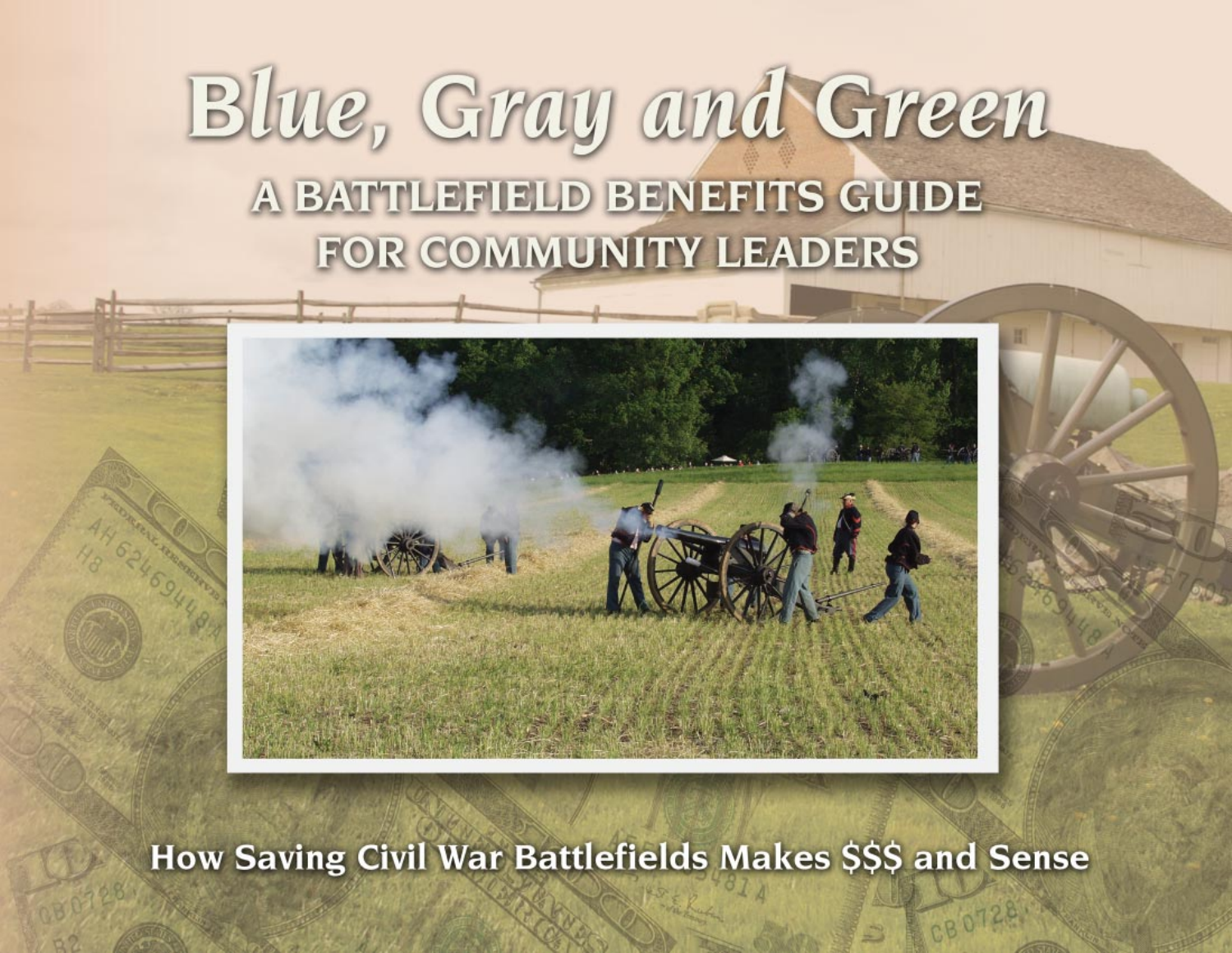## *Preservation Can Reap Economic Benefits for Local Communities*

ommunity leaders across the United States are wrestling with issues involving development and historic  $\prime$  preservation. The trade-offs between preserving historic places and encouraging new commercial and residential development are at the center of policy and zoning battles in urban and rural communities alike.



Nowhere are the struggles fiercer than in communities with Civil War battlefields. Since most Civil War battles were fought over transportation networks and areas that have since become urban centers, these sites are particularly vulnerable to modern development pressures. As a result, local officials in these communities are confronted with a situation with few easy solutions. For example:

■ **Population Growth Affects Pristine Sites:** County supervisors in Republic, Mo. (pop. 8,400) are faced with the dilemma of approving a developer's plan that will add 1,930 homes at the expense of saving the uniquely pristine approaches to Wilson's Creek National Battlefield Park.

■ **Spending Taxpayer Dollars for Battlefield Preservation:** In Franklin, Tenn., Mayor Tom Miller and the city's Board of Aldermen recently pledged \$2.5 million toward the purchase of a crucial piece of the Franklin Battlefield near Carnton Plantation. According to a public opinion poll conducted by Mason-Dixon Research in February 2005, their decision was supported by 61 percent of city voters.

■ **Local Leaders Face Pressure to Rezone Historic Properties:** At Morris Island, S.C., a developer has applied for a permit to build 20 luxury homes on the site that inspired the 1990 movie *Glory*. This is 10 times the number of houses allowed under current zoning.

■ **Impact of Sprawl and Traffic on Preserved Battlefields:** Although an attempt by the Walt Disney Company to develop commercial property near Manassas National Battlefield (just 30 miles west of Washington, D.C.) was ultimately defeated, the park's environs are now being lost piecemeal to urban sprawl. As a result, commuter traffic inside the park is a major concern, as it diminishes the battlefield's attractiveness to tourists.

#### **Battlefields Included in this Study**

- Antietam, Md.
- Bentonville, N.C.
- Brice's Cross Roads, **Miss**
- Corinth, Miss.
- Franklin, Tenn.
- Fredericksburg and Spotsylvania, Va.
- Gettysburg, Pa.
- Mill Springs, Ky.
- New Market, Va.
- Perryville, Ky.
- Port Hudson, La.
- Shiloh, Tenn.
- Wilson's Creek, Mo.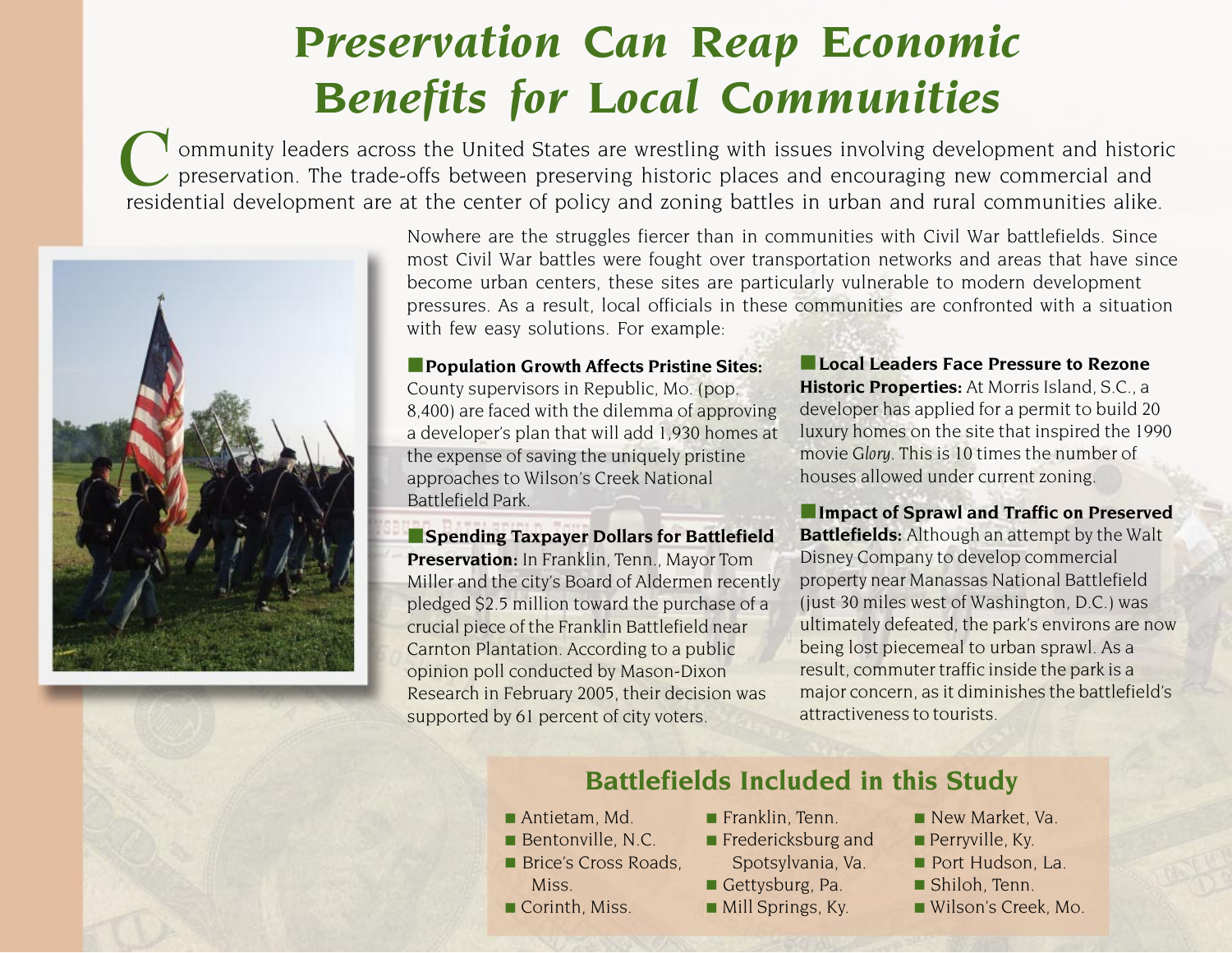## *Preservation Can Reap Economic Benefits for Local Communities*

The variety of issues facing Civil War battlefield communities is seemingly endless. But, while the specifics may differ, the basic problem remains the same.

#### **What is the value to a battlefield community of preserving hallowed ground?**

In order to help community leaders, preservationists and developers grapple with this and other questions, the Civil War Preservation Trust commissioned *Blue, Gray and Green*, a multi-year study of Civil War battlefields that quantifies the economic value of battlefield preservation.

### **Facts about Growth and Open Space**

■ The national average cost of open space (like battlefields) is just 36 cents of every dollar in tax revenue generated by these lands. In some instances, it is as little as 2 cents. In contrast, residential land requires \$1.15 in services for every dollar of tax revenue it creates, a net loss of 15 cents.<sup>1</sup>

■ In Virginia, 70,000 new dwelling units cost the state general fund \$19 million and require \$613.6 million in total infrastructure spending. $2$ 

■ Subdivisions in Straban Township, Pa. (which includes part of the Gettysburg Battlefield) cost \$1.10 in services per dollar of tax revenue; open space costs just 6 cents.<sup>3</sup>

■ A new high school with a capacity of 1,800 pupils costs \$57 million in Spotsylvania County, Va. (the location of four major Civil War battlefields). This is a cost per student of \$32,030.4

<sup>1</sup> *American Farmland Trust, 2002.*

- <sup>2</sup> *State of Virginia, Department of Conservation and Recreation, 2001.*
- <sup>3</sup> *American Farmland Trust, 2002.*

The landmark study, conducted by an independent research firm, surveyed tourists, documented their spending, and calculated how their visits affected tax revenues, job growth, and retail sales in the neighboring communities. Questions also examined which on-site visitor services tourists preferred. For the first time, community leaders can judge the specific benefits of battlefield preservation.

It is important to note that the intrinsic, non-economic benefits of preserving historic places or open spaces are not considered in this report. Community leaders should also consider these benefits when balancing preservation against development plans.



#### *Blue, Gray and Green* also offers

recommendations on how to use the data as tools for determining the value of historic preservation in battlefield communities.

An analysis of the full report is available on the Civil War Preservation Trust website at *www.civilwar.org.*

<sup>4</sup> *Spotsylvania County Public Schools Efficiency Review, 2005.*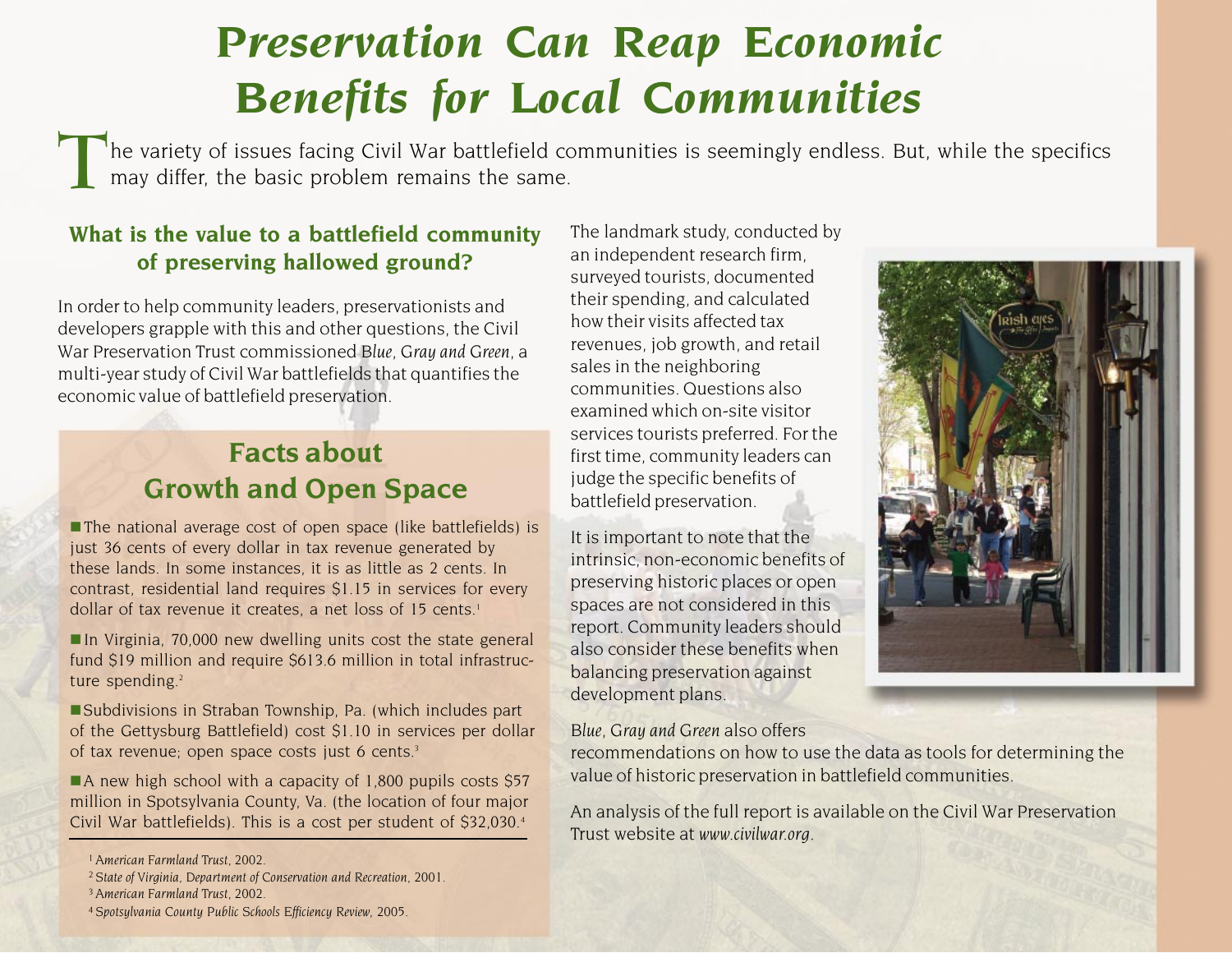## *Civil War Tourists: Support Jobs for Local Residents*

### *Jobs Supported by Battlefields*

| <b>BATTLEFIELD</b>            | <b>JOBS</b><br><b>SUPPORTED</b> | <b>VISITORS NEEDED TO</b><br><b>SUPPORT ONE JOB</b> |  |
|-------------------------------|---------------------------------|-----------------------------------------------------|--|
| Antietam                      | 309                             | 641.8                                               |  |
| Bentonville                   | 15                              | 1,384.7                                             |  |
| Brice's Cross Roads           | $\overline{2}$                  | 981.5                                               |  |
| Corinth                       | 5                               | 817.6                                               |  |
| Franklin                      | 32                              | 559.8                                               |  |
| Fredericksburg & Spotsylvania | 387                             | 965.0                                               |  |
| Gettysburg                    | 2,653                           | 596.3                                               |  |
| Mill Springs                  | $\overline{4}$                  | 1,093.8                                             |  |
| New Market                    | 34                              | 1,194.8                                             |  |
| Perryville                    | 5                               | 1,020.0                                             |  |
| Port Hudson                   | 7                               | 1,109.3                                             |  |
| Shiloh                        | 316                             | 1,072.3                                             |  |
| Wilson's Creek                | 69                              | 1,456.0                                             |  |
| <b>Total/Average</b>          | 3,838                           | 702.3                                               |  |

Across the board, jobs are created in every community with a Civil War battlefield park. On average, every 702 tourists to a Civil War battlefield support one full-time or full-time equivalent local job. These jobs are independent of any jobs within a local battlefield park.

If the battlefield is well known, such as Antietam or Gettysburg, and a corresponding infrastructure has been created to attract tourists, fewer Civil War visitors than average are needed to support new jobs.

**Recommendation:** Battlefield communities can attract potential employees by positioning the area as a good familyfriendly job market based on heritage tourism. Tourists help maintain a healthy and steady job market.

## *Civil War Tourists: Local versus Non-local Visitation*

To ensure the accuracy of the *Blue, Gray and Green* report, the study focuses on non-local visitors to Civil War battlefields. Thus, school groups and local residents visiting the battlefield were not included in the results. However, this should not diminish the very real economic benefits that local visitation generates, or the value of historic open space to the quality of life in a local community.

#### *Local versus Non-Local Visitation*

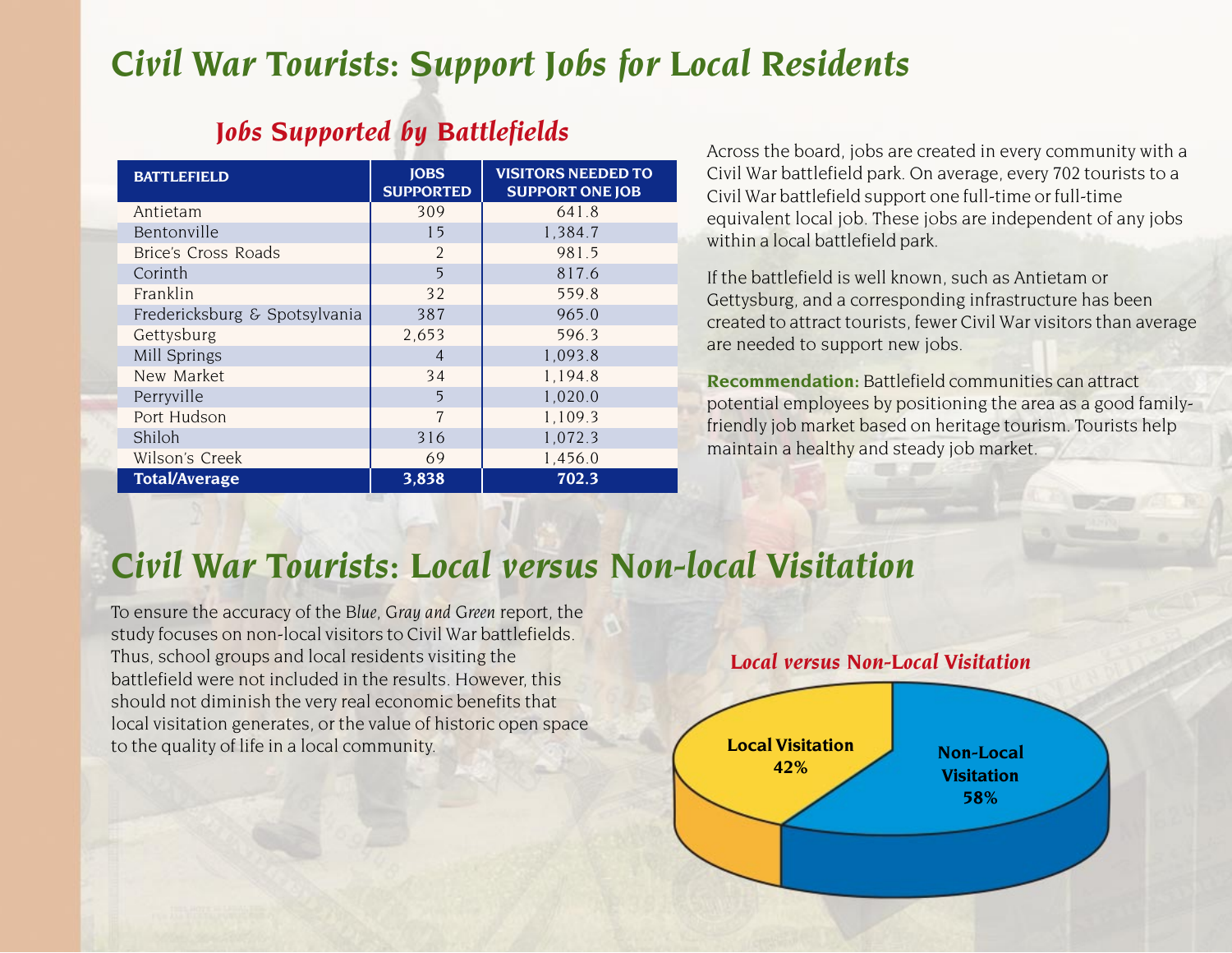## *Civil War Tourists: Generate State and Local Tax Revenue*

| <b>STATE GOVERNMENT   LOCAL GOVERNMENT</b><br><b>REVENUE</b> | <b>REVENUE</b> |
|--------------------------------------------------------------|----------------|
| \$779,000                                                    | \$634,000      |
| \$54,000                                                     | \$29,000       |
| \$9,000                                                      | \$3,000        |
| \$23,000                                                     | \$8,000        |
| \$122,000                                                    | \$63,000       |
| \$314,000                                                    | \$229,000      |
| \$11,800,000                                                 | \$5,200,000    |
| \$19,000                                                     | \$6,000        |
| \$144,000                                                    | \$122,000      |
| \$21,000                                                     | \$6,000        |
| \$24,000                                                     | \$21,000       |
| \$1,800,000                                                  | \$1,300,000    |
| \$217,000                                                    | \$144,000      |
| \$15,326,000                                                 | \$7,765,000    |
| Fredericksburg & Spotsylvania                                |                |

#### *State and Local Government Revenues*

At the 13 sites surveyed, visitors generated a total of \$15.3 million in state taxes and another \$7.8 million in local government revenues. This amounts to approximately \$5.84 per visitor at the state level and another \$2.94 per visitor to pay for local services.

These non-resident taxes provide needed dollars to defray the costs of state and local services. Almost as important, tourists do not need the services provided to permanent residents of a battlefield community.

**Recommendation:** Community leaders should consider how additional investment in the marketing of battlefields as tourist attractions could increase tax revenues and offset residential service costs.

## *Civil War Tourists: Value Battlefields*

The majority of Civil War tourists say they have visited other Civil War sites in addition to the one at which they were interviewed. This means a battlefield community that links its historic sites to other battlefields as part of a state or regional driving tour is likely to attract more visitors than one that does not.

The study also found that, because of their interest in history, Civil War tourists can easily become goodwill ambassadors for a battlefield community, recommending your site to other history enthusiasts.

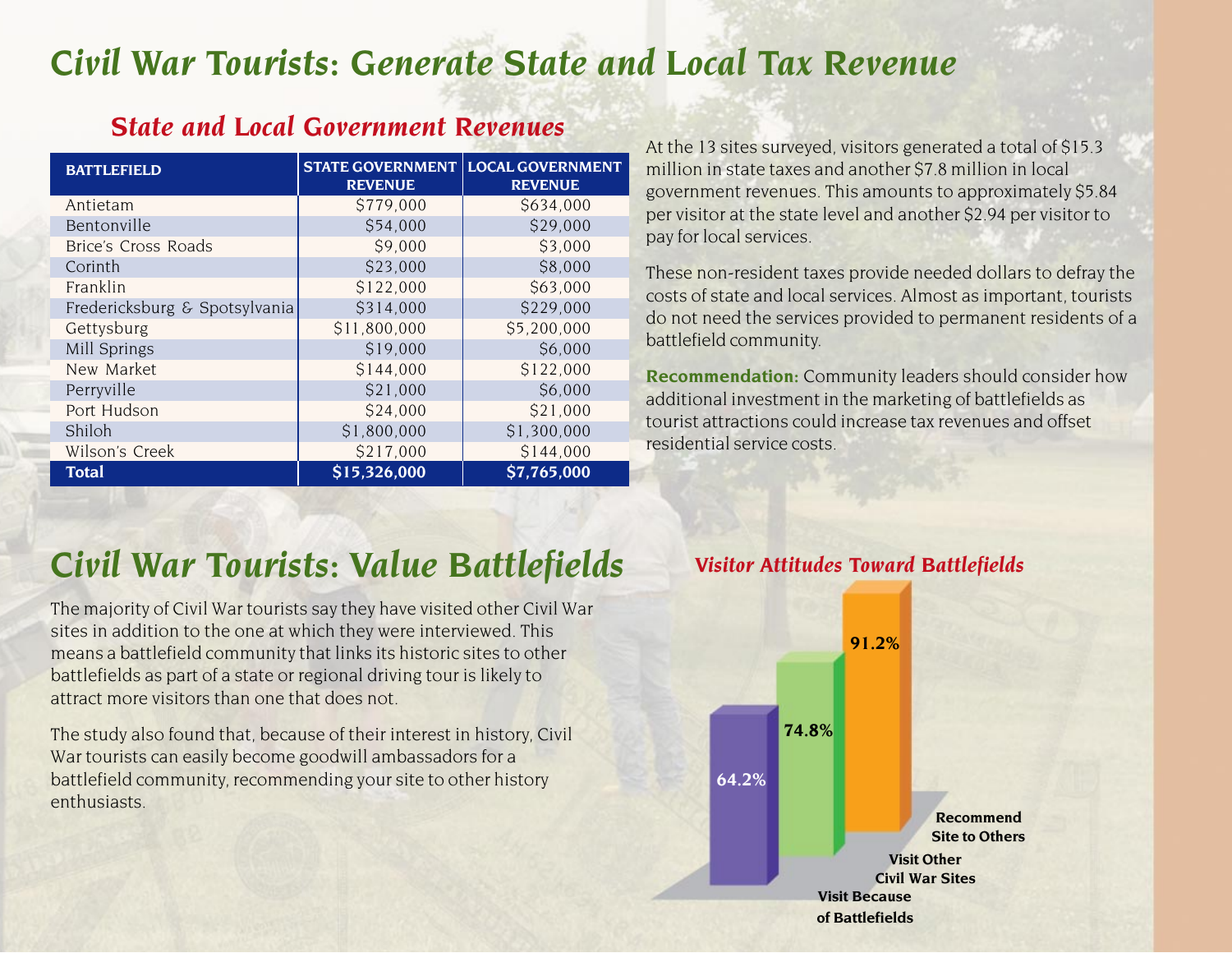## *Civil War Tourists: Generate Business for the Local Economy*

A battlefield is a powerful magnet for the best tourists in the marketplace. Civil War tourists at every surveyed site went shopping, used local transportation (including both sightseeing trolleys and taxis), and spent money on admissions, lodging, food and beverages during their visit. On average, they spent almost \$50 per person per day. This means that a family of four spent nearly \$1,000 during their visit.



#### *Average Expenditures by Category*

Community leaders should note that the amount of money spent on retail goods and hospitality services was likely to be determined by availability. For example, average expenditures on goods and services were considerably higher at larger sites like Gettysburg and Fredericksburg where significant investments have been made in an infrastructure designed to support tourism.

**Recommendation:** Community leaders should consider recruiting retail shops and hospitality services to further attract lucrative Civil War tourists to their market. Such development, of course, must be sensitive to preserving the battlefield resource — the source of patrons for these establishments.

| <b>BATTLEFIELD</b>            | <b>VISITOR</b><br><b>EXPENDITURES</b> | <b>AVERAGE EXPENDITURES</b><br><b>PER DAY</b> |  |
|-------------------------------|---------------------------------------|-----------------------------------------------|--|
| Antietam                      | \$10,819,000                          | \$54.55                                       |  |
| Bentonville                   | \$632,000                             | \$30.46                                       |  |
| <b>Brice's Cross Roads</b>    | \$90,000                              | \$45.86                                       |  |
| Corinth                       | \$223,000                             | S54.54                                        |  |
| Franklin                      | \$1,425,000                           | S79.57                                        |  |
| Fredericksburg & Spotsylvania | \$20,496,000                          | <b>S54.87</b>                                 |  |
| Gettysburg                    | \$121,080,000                         | \$76.53                                       |  |
| Mill Springs                  | \$187,000                             | <b>S42.74</b>                                 |  |
| New Market                    | \$1,670,000                           | S41.11                                        |  |
| Perryville                    | \$222,000                             | S43.44                                        |  |
| Port Hudson                   | \$358,000                             | \$46.06                                       |  |
| Shiloh                        | \$13,408,000                          | \$39.56                                       |  |
| Wilson's Creek                | \$3,121,000                           | \$31.07                                       |  |
| <b>Total/Average</b>          | \$173,731,000                         | \$48.65                                       |  |

#### *Annual Civil War Tourist Retail Expenditures*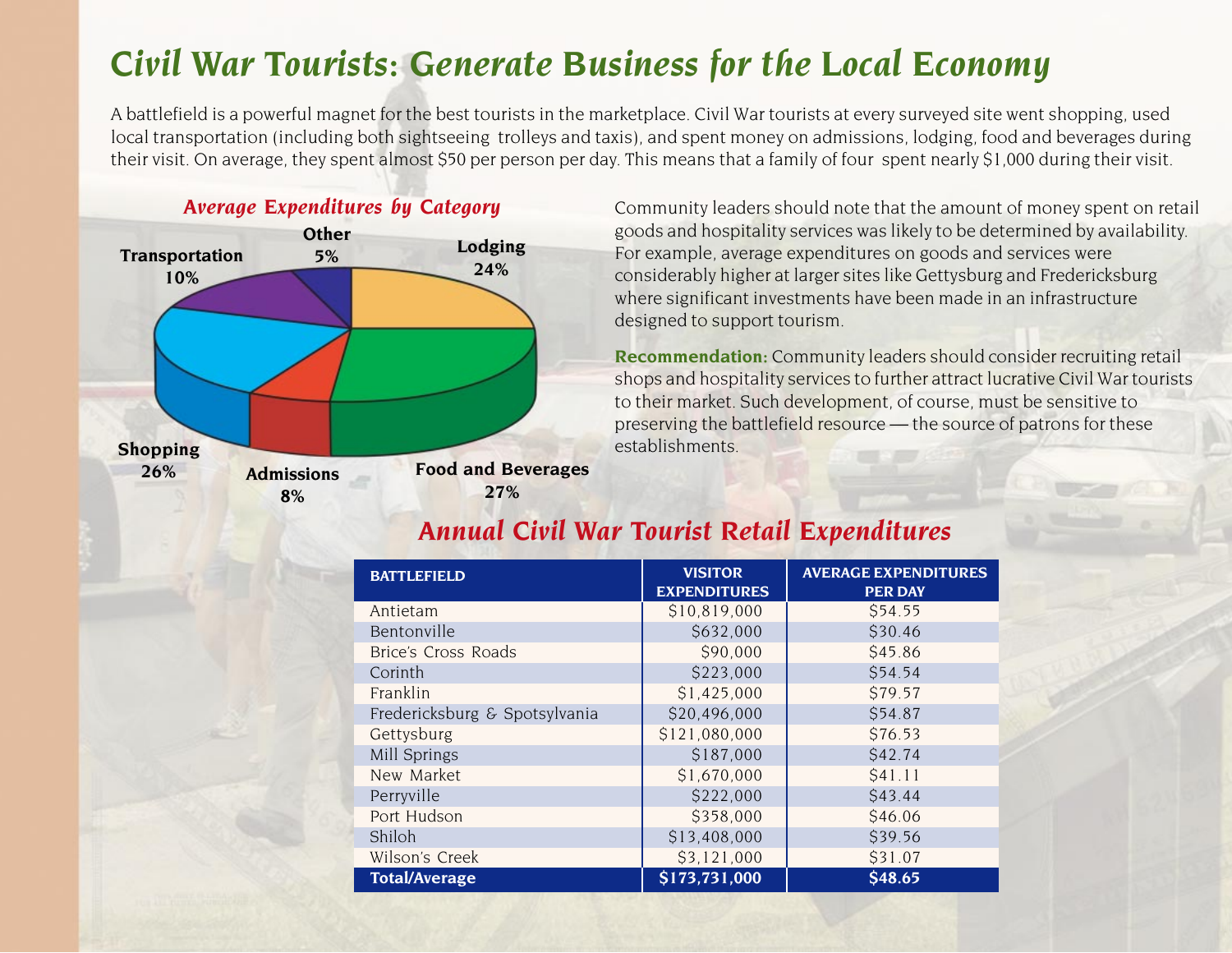## *Civil War Tourists: Active, Affluent and Interested Visitors*

Civil War tourists are terrific guests. Interviews at 11 of 13 battlefields showed that Civil War tourists are likely to be in their late forties or early fifties, well educated and affluent, having household incomes that average between \$63,700 and \$79,500. In fact, they are better educated and wealthier than both the general population and other heritage travelers.

Further, 70 percent of Civil War tourists stay overnight at least one night in the battlefield community they are visiting. Nearly all of these overnight guests stay in paid accommodations.

**Recommendation:** To increase visitation, community leaders can successfully target this affluent and active demographic group by partnering with other nearby battlefield communities. Joint marketing programs will raise awareness and visitation for all sites involved. Community leaders should also develop a marketing program that encourages Civil War tourists to tell their friends about historic sites within the community.

#### *Civil War Tourist Demographics*

| <b>BATTLEFIELD</b>            | <b>AVERAGE</b><br><b>HOUSEHOLD INCOME</b> | <b>AVERAGE</b><br><b>AGE</b> | <b>PERCENT COLLEGE</b><br><b>GRADUATES</b> |
|-------------------------------|-------------------------------------------|------------------------------|--------------------------------------------|
| Antietam                      | \$72,000                                  | 50.8                         | 62%                                        |
| Bentonville                   | \$46,800                                  | 49.6                         | 39%                                        |
| Brice's Cross Roads           | \$66,500                                  | 53.3                         | 60%                                        |
| Corinth                       | \$72,800                                  | 52.4                         | 57%                                        |
| Franklin                      | \$72,300                                  | 48.2                         | 49%                                        |
| Fredericksburg & Spotsylvania | \$79,500                                  | 49.4                         | 73%                                        |
| Gettysburg                    | \$66,800                                  | 50.5                         | 54%                                        |
| Mill Springs                  | \$63,700                                  | 48.7                         | 36%                                        |
| New Market                    | \$64,100                                  | 51.6                         | 53%                                        |
| Perryville                    | \$64,100                                  | 48.5                         | 57%                                        |
| Port Hudson                   | \$64,100                                  | 45.8                         | 60%                                        |
| Shiloh                        | \$64,900                                  | 50.6                         | 45%                                        |
| Wilson's Creek                | \$48,100                                  | 58.3                         | 51%                                        |
| <b>Average</b>                | \$65,053                                  | 50.6                         | 53.5%                                      |